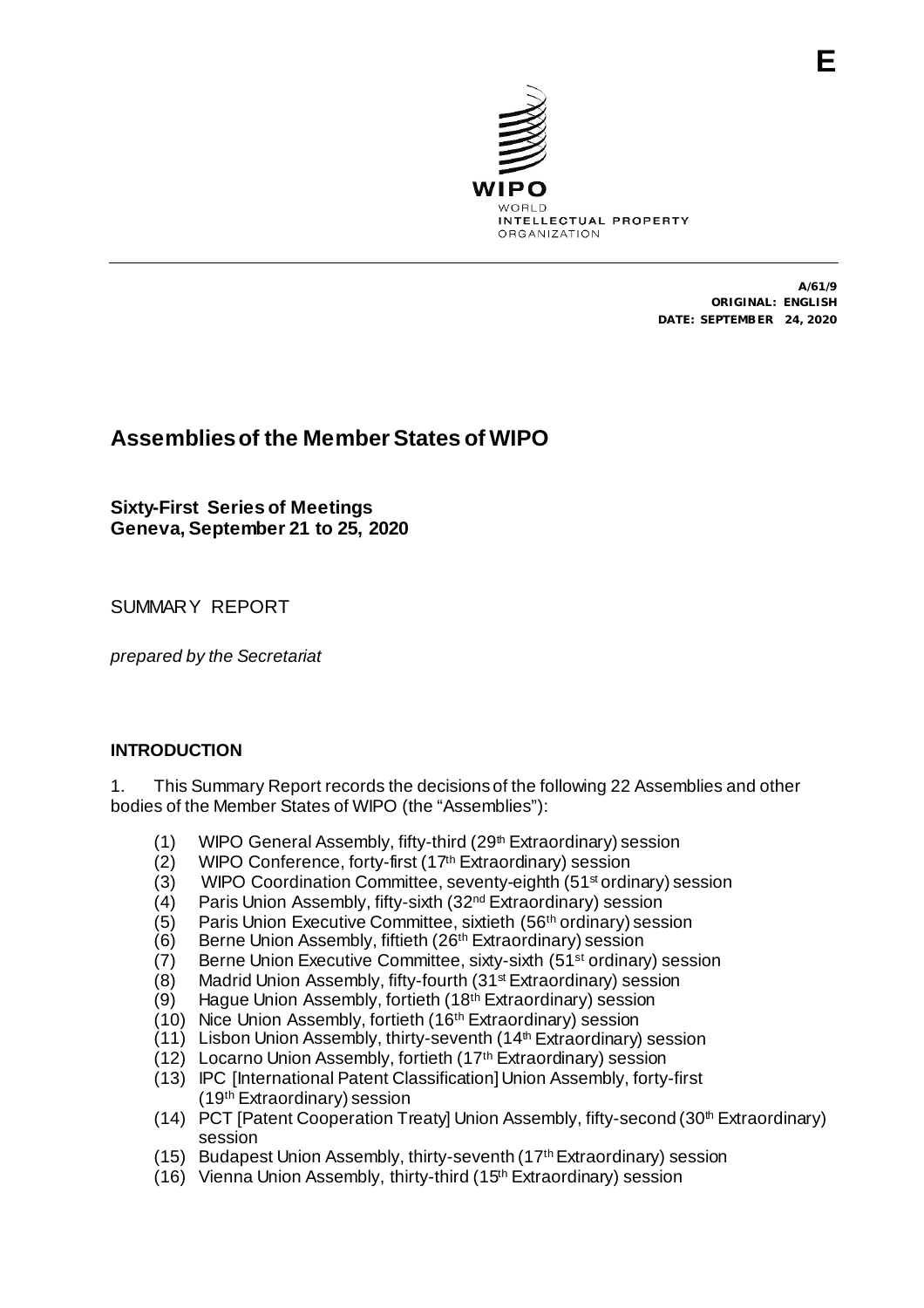- (17) WCT [WIPO Copyright Treaty] Assembly, twentieth (11<sup>th</sup> Extraordinary) session
- (18) WPPT [WIPO Performances and Phonograms Treaty] Assembly, twentieth (11th Extraordinary) session
- (19)  $\dot{P}$ LT IPatent Law Treatyl Assembly, nineteenth (11<sup>th</sup> Extraordinary) session
- (20) Singapore Treaty [Singapore Treaty on the Law of Trademarks] Assembly, thirteenth (7th Extraordinary) session.
- (21) Marrakesh Treaty [Marrakesh Treaty to Facilitate Access to Published Works for Persons Who Are Blind, Visually Impaired or Otherwise Print Disabled] Assembly, fifth (5th ordinary) session.
- (22) BTAP [Beijing Treaty on Audiovisual Performances] Assembly, first (1st ordinary) session

2. The list of the members and observers of the Assemblies, as of September 21, 2020, is set forth in document A/61/INF/1 Rev.

3. The meetings dealing with the following items of the Agenda (document A/61/1) were presided over by the following Chairs:

| Items 1, 2, 3, 4, 5, 6, 8, 10, 11, 12, 21<br>and 22 | Ambassador Omar Zniber (Mr.) (Morocco),<br>Chair of the WIPO General Assembly                |
|-----------------------------------------------------|----------------------------------------------------------------------------------------------|
| Items 7, 9, 18, 19 and 20                           | Ambassador Zsuzsanna Horváth (Ms.)<br>(Hungary), Chair of the WIPO Coordination<br>Committee |
| Item $13$                                           | Philippe Cadre (Mr.) (France), Vice-Chair of<br>the Madrid Union Assembly                    |
| Item 14                                             | Jan Walter (Mr.) (United Kingdom),<br>Vice-Chair of the Hague Union Assembly                 |
| Item 15                                             | Abdulaziz Mohammed Alswailem (Mr.)<br>(Saudi Arabia), Chair of the Paris Union<br>Assembly   |
| Item 16                                             | Santiago Cevallos (Mr.) (Ecuador), Chair of<br>the Marrakesh Treaty Assembly                 |
| Item 17                                             | Yan Xiaohong (Mr.) (China), Chair of the<br><b>Beijing Treaty Assembly</b>                   |

# ITEM 1 OF THE CONSOLIDATED AGENDA

OPENING OF THE SESSIONS

4. The Sixty-First Series of Meetings of the Assemblies of WIPO was convened by the Director General of WIPO, Mr. Francis Gurry.

5. The sessions were opened in a joint meeting of all the 22 Assemblies and other bodies concerned by Ambassador Omar Zniber (Morocco), Chair of the WIPO General Assembly.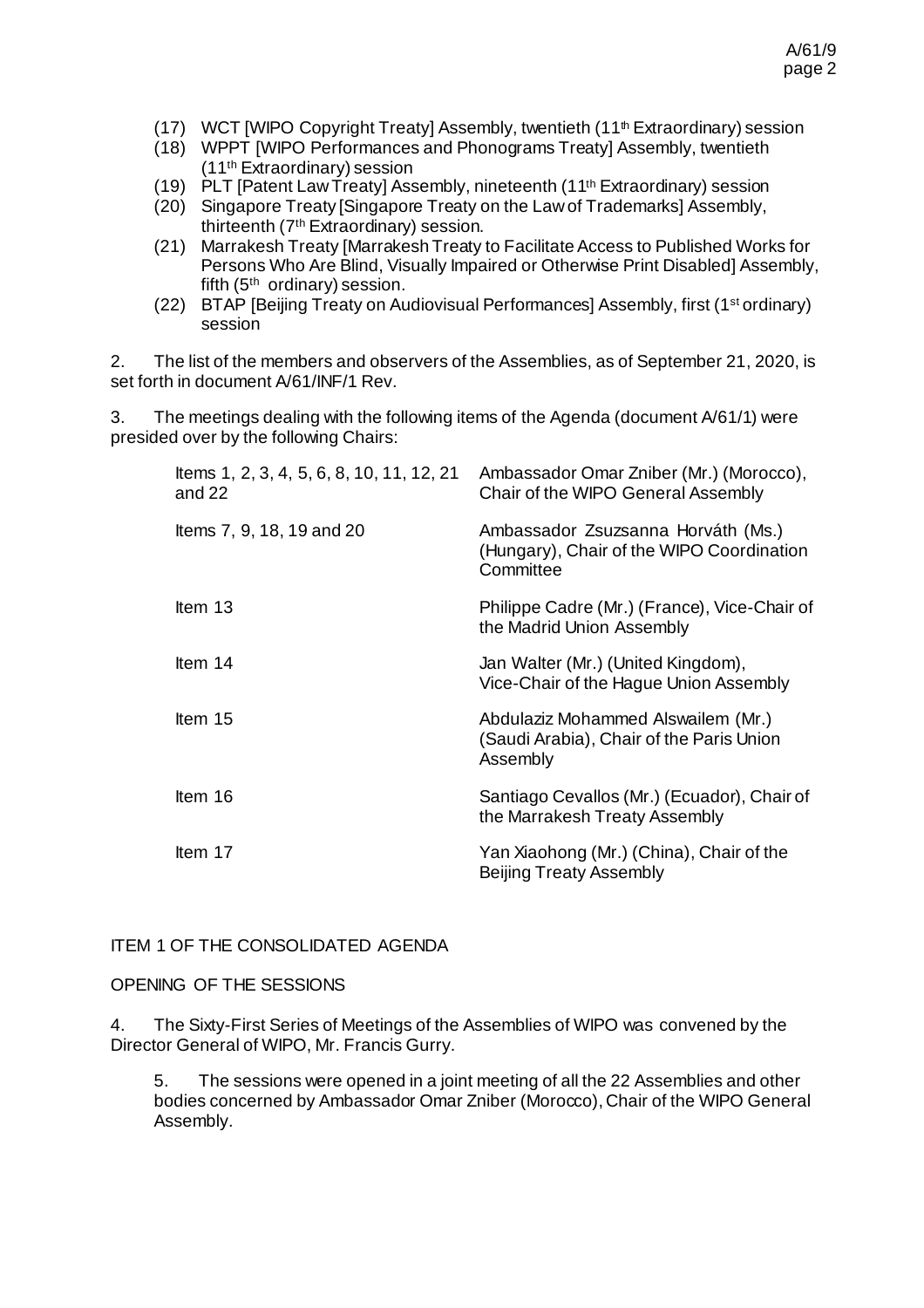# ITEM 2 OF THE CONSOLIDATED AGENDA

#### ADOPTION OF THE AGENDA

6. Discussions were based on document A/61/1 Prov.2.

7. The Assemblies of WIPO, each as far as it is concerned, adopted the agenda as proposed in document A/61/1 Prov.2 (referred to in this document as "the Consolidated Agenda").

ITEM 3 OF THE CONSOLIDATED AGENDA

#### ELECTION OF OFFICERS

8. The following officers were elected:

WIPO Coordination Committee Chair: Zsuzsanna Horváth (Ms.) (Hungary) Vice-Chair: Alfredo Suescum (Mr.) (Panama) Vice-Chair: Mercy Kainobwisho (Ms.) (Uganda)

Paris Union Executive Committee Chair: Martín Correa (Mr.) (Chile)

Berne Union Executive Committee Chair: Amina Smaila (Ms.) (Nigeria)

Beijing Treaty Assembly Chair: Yan Xiaohong (Mr.) (China) Vice-Chair: Diana Hasbun (Ms.) (El Salvador)

9. The list of all the officers of the Assemblies and other bodies appear in document A/61/INF/2.

#### ITEM 4 OF THE CONSOLIDATED AGENDA

REPORT OF THE DIRECTOR GENERAL TO THE ASSEMBLIES OF WIPO

10. The Director General presented his annual report (th[e address](https://www.wipo.int/about-wipo/en/dg_gurry/speeches/a_61_dg_speech.html) and th[e report](https://www.wipo.int/publications/en/details.jsp?id=4517) are available on the WIPO website).

ITEM 5 OF THE CONSOLIDATED AGENDA

#### GENERAL STATEMENTS

11. Delegations and Representatives of States, intergovernmental organizations and non-governmental organizations provided oral or written statements under this agenda item.

12. Th[e statements](https://www.wipo.int/meetings/en/statements.jsp?meeting_id=56286) on this and other agenda items will be included in the Extensive Reports of the Assemblies, to be issued as decided under Agenda Item 21. Pending those reports, the statements that delegations forward to the Secretariat in written form, on this and on other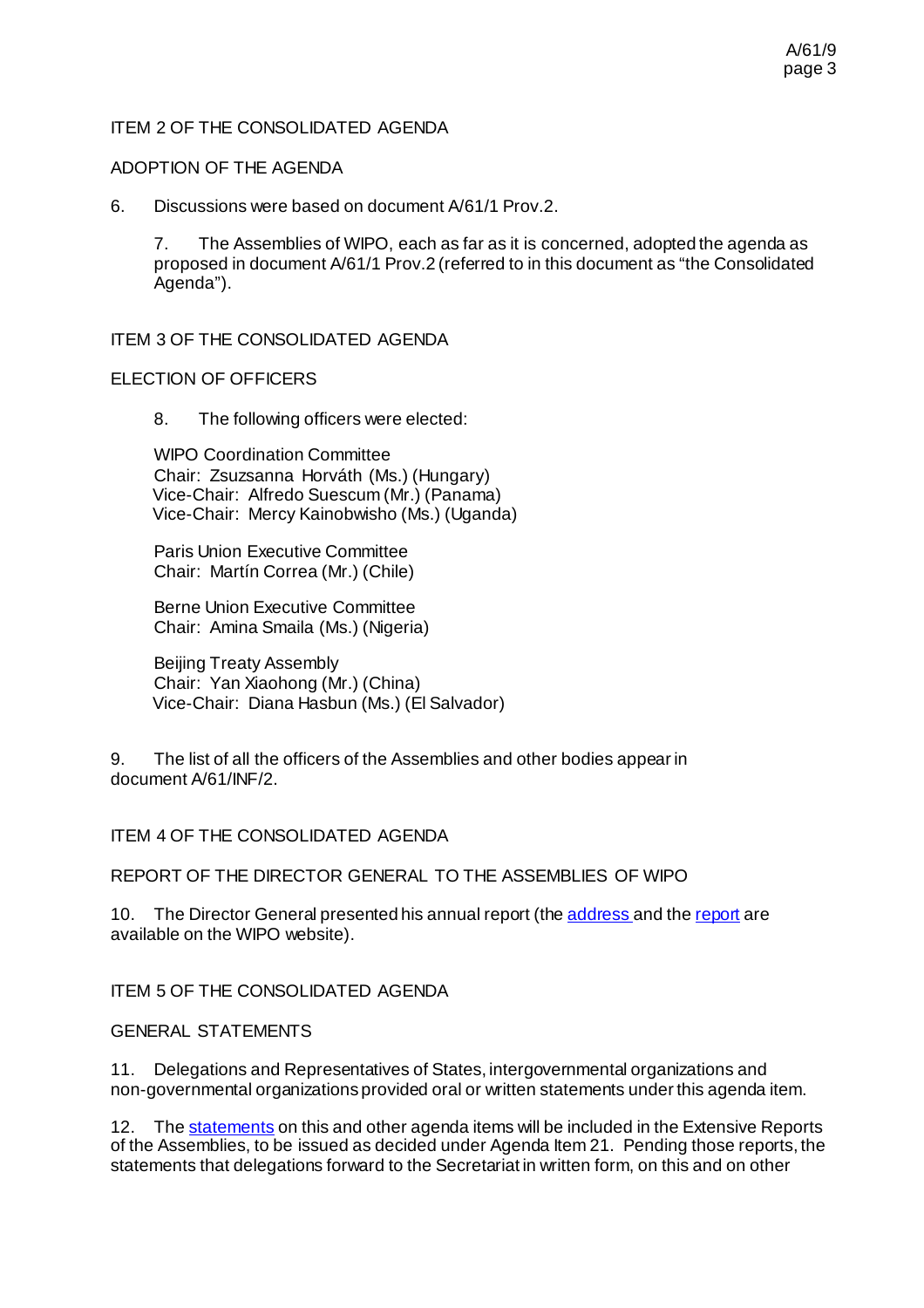A/61/9 page 4

items, are published on the WIPO website with the indication "check against delivery". The [webcasting](https://c.connectedviews.com/05/Search/wipo?search=A%2F61) of the entire meetings is also available on the WIPO website.

# ITEM 6 OF THE CONSOLIDATED AGENDA

### ADMISSION OF OBSERVERS

13. Discussions were based on document A/61/3.

14. The Assemblies of WIPO, each in so far as it is concerned, decided to grant observer status to the following:

- (a) Intergovernmental organization:
	- (i) International Iberian Nanotechnology Laboratory (INL).
- (b) International non-governmental organizations:
	- (i) Association for Recorded Sound Collections (ARSC);<br>(ii) Brand Owners Protection Group (Gulf BPG);
	- (ii) Brand Owners Protection Group (Gulf BPG);<br>(iii) Independent Alliance for Artists Rights (IAFA)
	- Independent Alliance for Artists Rights (IAFAR);
	-
	- (iv) Intellectual Property Latin American School (ELAPI);<br>(v) Transnational Alliance to Combat Illicit Trade (TRACI (v) Transnational Alliance to Combat Illicit Trade (TRACIT); and<br>(vi) Women@theTable (Women at the Table).
	- Women@theTable (Women at the Table).
- (c) National non-governmental organizations:
	- (i) French Association of Industrial and Artisanal Geographical Indications (AFIGIA);
	- (ii) Design and Artists Copyright Society (DACS);
	- (iii) Omani Association for Intellectual Property (OAIP); and<br>(iv) Research Center for Innovation-Supported Entrepreneu
	- Research Center for Innovation-Supported Entrepreneurial Ecosystems (RISE).

ITEM 7 OF THE CONSOLIDATED AGENDA

#### APPROVAL OF AGREEMENTS

15. Discussions were based on document WO/CC/78/3.

16. The WIPO Coordination Committee approved the Cooperation Agreement between WIPO and CARICOM; and the Cooperation Agreement between WIPO and OECS, as set forth in Annexes I and II, respectively, of document WO/CC/78/3.

#### ITEM 8 OF THE CONSOLIDATED AGENDA

### CONVENING OF 2021 EXTRAORDINARY SESSIONS

17. Discussions were based on documents A/61/8 and A/61/8 Corr.

18. The Assemblies of WIPO, each as far as it is concerned, requested the Director General of WIPO to convene extraordinary sessions of the Assemblies of WIPO during the first half of 2021, based on an agenda including the items listed in the Annex to document A/61/8.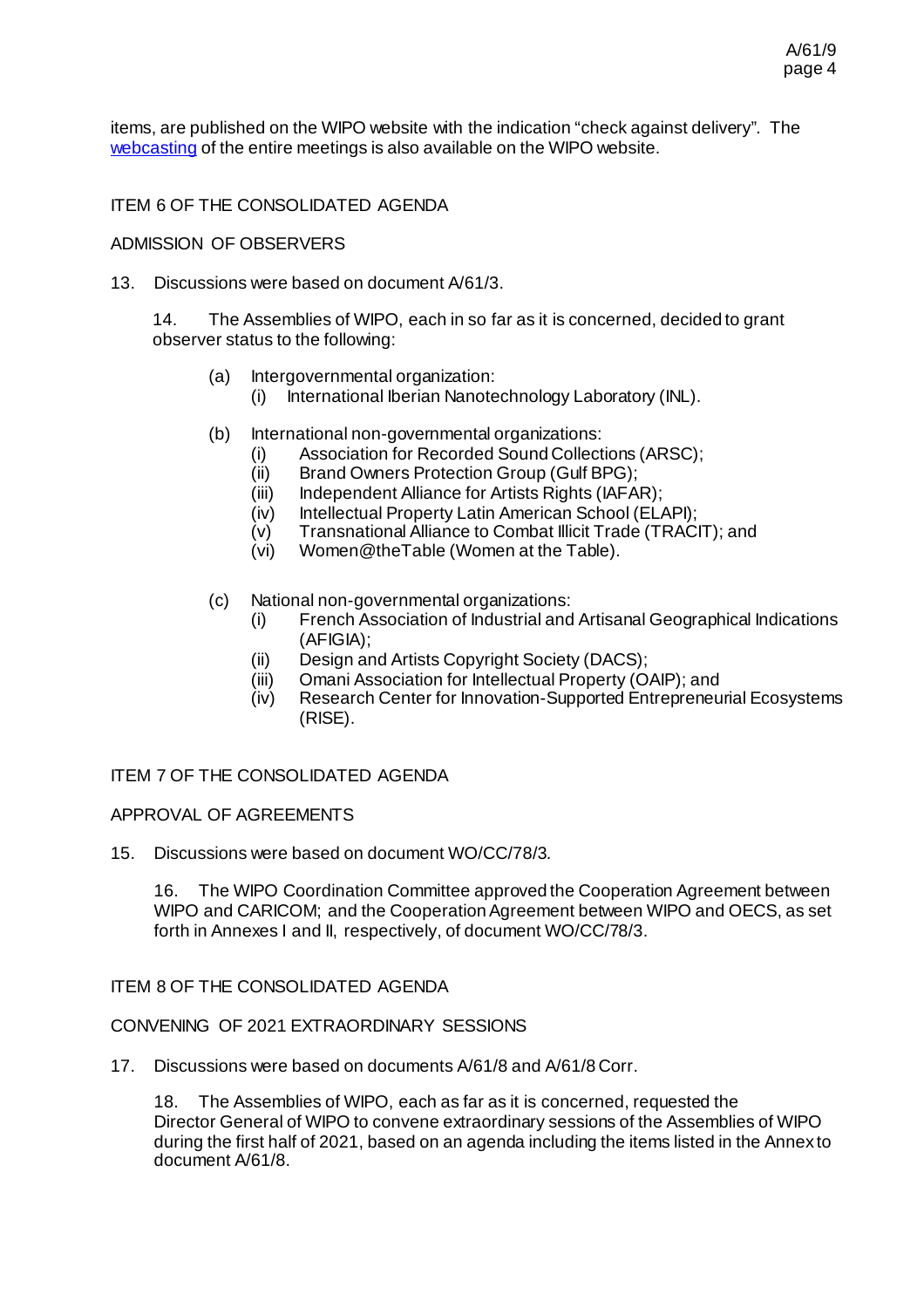# ITEM 9 OF THE CONSOLIDATED AGENDA

DRAFT AGENDAS FOR 2021 ORDINARY SESSIONS

19. Discussions were based on document A/61/4.

20. The WIPO Coordination Committee adopted Annexes I and II; the Paris Union Executive Committee adopted Annex III; the Berne Union Executive Committee adopted Annex IV.

ITEM 10 OF THE CONSOLIDATED AGENDA

# REPORTS ON AUDIT AND OVERSIGHT

- 21. Discussions were based on documents WO/GA/53/1, A/61/5, WO/GA/53/2 and A/61/6.
	- (i) Report by the Independent Advisory Oversight Committee (IAOC)

22. The WIPO General Assembly took note of the "Report by the WIPO Independent Advisory Oversight Committee (IAOC)" (document WO/GA/53/1).

(ii) Report by the External Auditor

23. The General Assembly and other Assemblies of the Member States of WIPO took note of the "Report by the External Auditor" (document A/61/5).

(iii) Report by the Director of the Internal Oversight Division (IOD)

24. The WIPO General Assembly took note of the "Annual Report by the Director of the Internal Oversight Division" (document WO/GA/53/2).

#### ITEM 11 OF THE CONSOLIDATED AGENDA

#### REPORT ON THE PROGRAM AND BUDGET COMMITTEE (PBC)

- 25. Discussions were based on document A/61/6.
	- 26. The Assemblies of WIPO, each as far as it is concerned:

(i) took note of the "List of Decisions Adopted by the Program and Budget Committee" (document A/61/6); and

(ii) approved the recommendations made by the Program and Budget Committee as contained in the same document.

#### ITEM 12 OF THE CONSOLIDATED AGENDA

WIPO ARBITRATION AND MEDIATION CENTER, INCLUDING DOMAIN NAMES

27. Discussions were based on document WO/GA/53/8.

28. The WIPO General Assembly took note of the document "WIPO Arbitration and Mediation Center, Including Domain Names" (document WO/GA/53/8).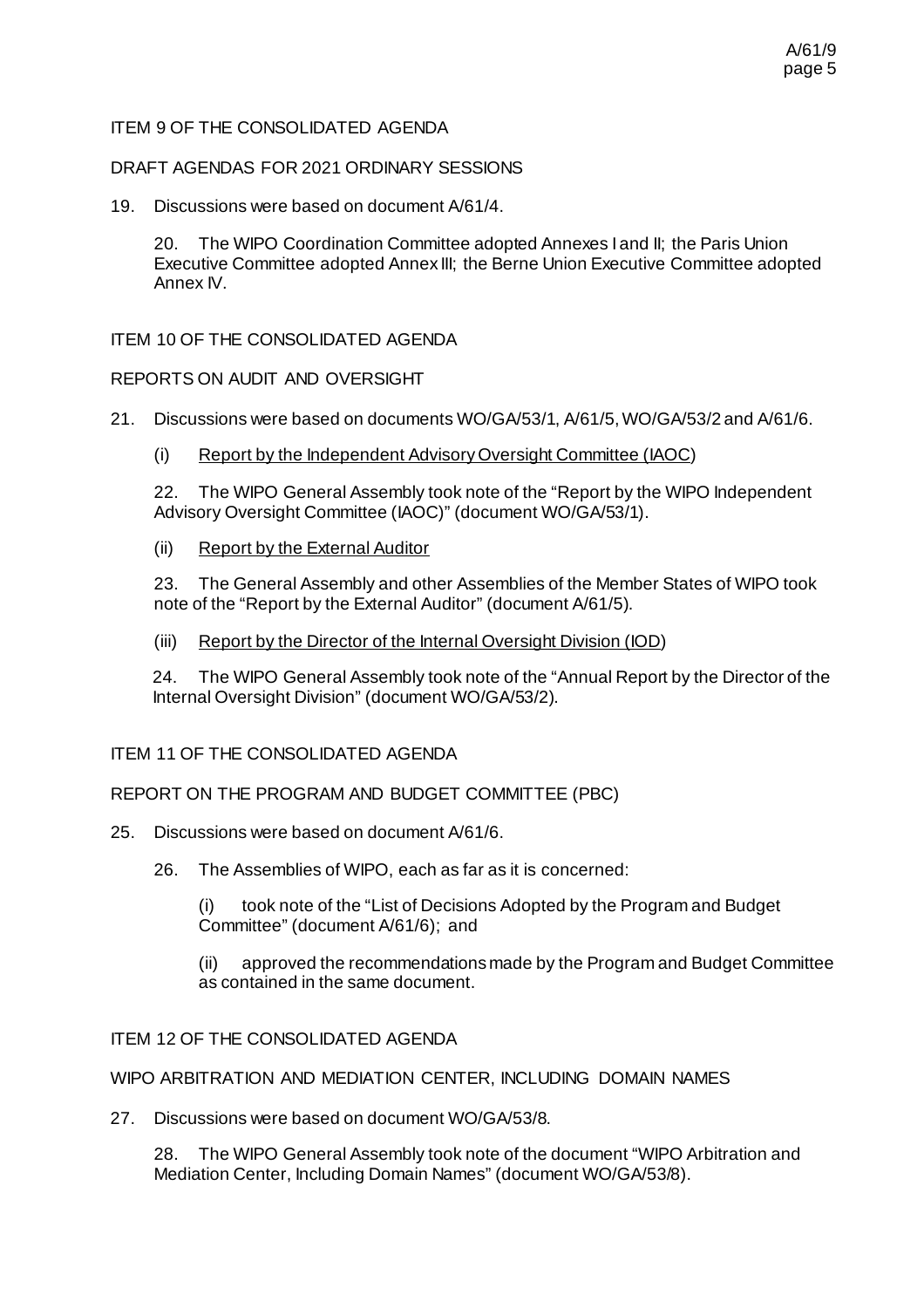### ITEM 13 OF THE CONSOLIDATED AGENDA

#### MADRID SYSTEM

29. Discussions were based on document MM/A/54/1.

30. The Madrid Union Assembly adopted the amendments to Rules 3, 9, 25 and 36 of the Regulations under the Protocol Relating to the Madrid Agreement Concerning the International Registration of Marks, as set out in the Annex to document MM/A/54/1.

ITEM 14 OF THE CONSOLIDATED AGENDA

#### HAGUE SYSTEM

31. Discussions were based on document H/A/40/1.

32. The Assembly of the Hague Union adopted the amendments to Rules 3, 7 and 21 of the Common Regulations, as set out in the Annex to document H/A/40/1, with a date of entry into force of February 1, 2021.

#### ITEM 15 OF THE CONSOLIDATED AGENDA

PARIS UNION ASSEMBLY

33. Discussions were based on document P/A/56/1.

34. The Paris Union Assembly encouraged the application of the Guidance on Implementation of the Paris Convention relating to the Right of Priority in Emergencies, contained in paragraph 33 of document P/A/56/1, and adopted the said Guidance.

#### ITEM 16 OF THE CONSOLIDATED AGENDA

MARRAKESH TREATY TO FACILITATE ACCESS TO PUBLISHED WORKS FOR PERSONS WHO ARE BLIND, VISUALLY IMPAIRED OR OTHERWISE PRINT DISABLED (MVT)

35. Discussions were based on document MVT/A/5/1. Reference was made to document MVT/A/5/INF/1.

36. The Marrakesh Treaty Assembly took note of the "Status of the Marrakesh Treaty" (document MVT/A/5/1).

#### ITEM 17 OF THE CONSOLIDATED AGENDA

#### BEIJING TREATY ON AUDIOVISUAL PERFORMANCES (BTAP)

37. Discussions were based on documents BTAP/A/1/1 and BTAP/A/1/2.

38. The Beijing Treaty Assembly (i) considered and adopted, as its own Rules of Procedure, the WIPO General Rules of Procedure with Rules 7, 9 and 25 amended as provided in paragraphs 8, 11 and 13 of documentBTAP/A/1/1, as well as with the two additional special Rules of Procedure as provided in paragraph 14 of the same document, and (ii) took note of the "Status of the Beijing Treaty" (document BTAP/A/1/2).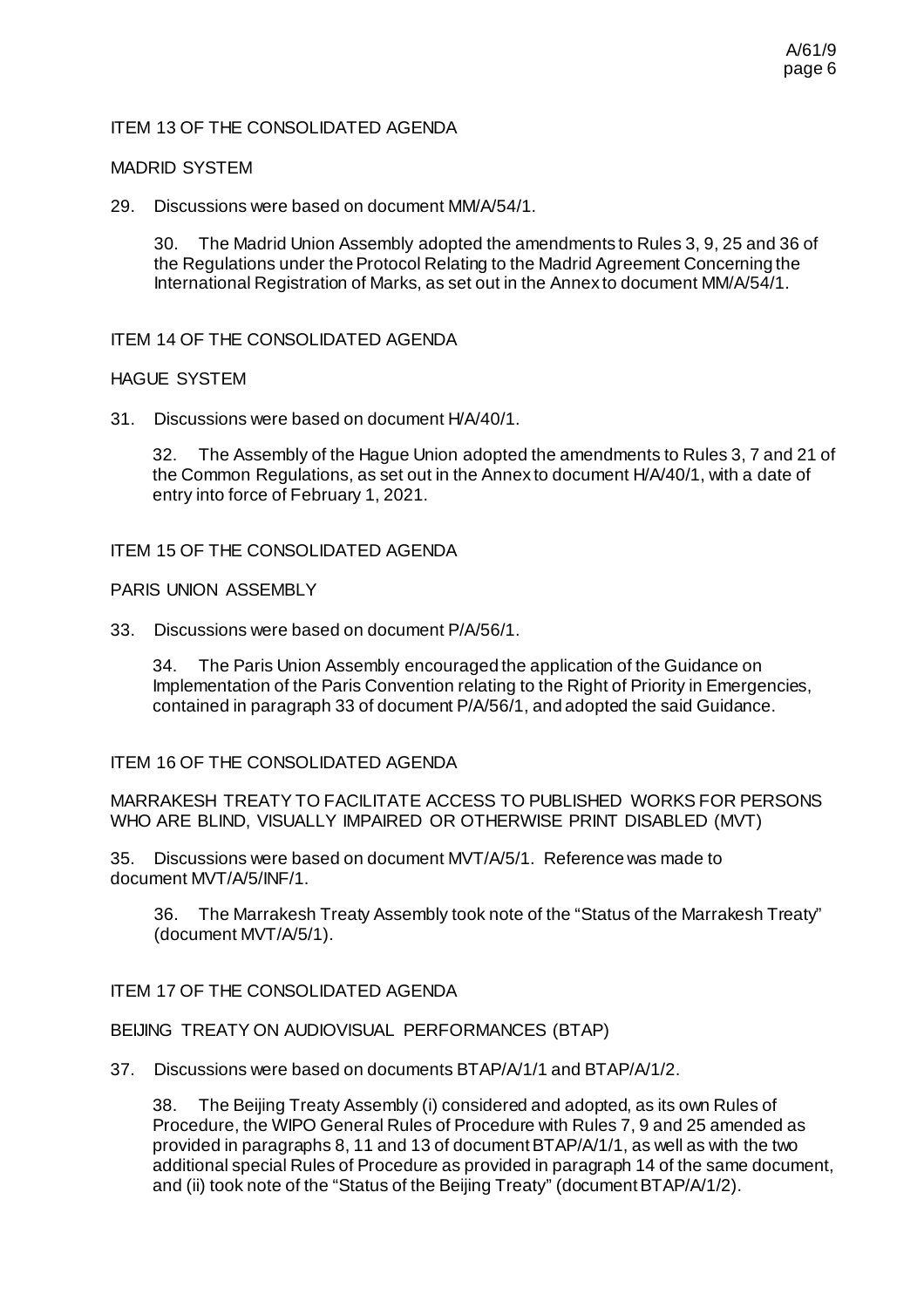# ITEM 18 OF THE CONSOLIDATED AGENDA

### REPORTS ON STAFF MATTERS

39. Discussions were based on documents WO/CC/78/INF/1 and WO/CC/78/INF/2.

# ITEM 19 OF THE CONSOLIDATED AGENDA

DESIGNATION OF THE CHAIR AND DEPUTY CHAIR OF THE WIPO APPEAL BOARD (WAB)

40. Discussions were based on document WO/CC/78/2.

41. The WIPO Coordination Committee designated, for a term of five years as from October 12, 2020:

- (i) Ms. Joan Powers as Chair of the WIPO Appeal Board, and
- (ii) Mr. Pierre Panchaud as Deputy Chair of the WIPO Appeal Board.

#### ITEM 20 OF THE CONSOLIDATED AGENDA

EXCEPTIONAL RE-APPOINTMENT OF DEPUTY DIRECTORS GENERAL AND ASSISTANT DIRECTORS GENERAL

42. Discussions were based on document WO/CC/78/4.

43. The WIPO Coordination Committee approved the exceptional re-appointments as Deputy Directors General of Mr. Mario Matus, Mr. John Sandage, Ms. Wang Binying and Ms. Sylvie Forbin for the period indicated in paragraph 10 of document WO/CC/78/4.

44. The WIPO Coordination Committee gave its advice on the exceptional re-appointments as Assistant Directors General of Mr. Minelik Getahun, Mr. Yoshiyuki Takagi, and Mr. Naresh Prasad for the period indicated in paragraph 10 of document WO/CC/78/4.

#### ITEM 21 OF THE CONSOLIDATED AGENDA

#### ADOPTION OF THE REPORT

- 45. Discussions were based on document A/61/9.
	- 46. The Assemblies of WIPO, each as far as it is concerned,
		- (i) adopted the present Summary Report (document A/61/9); and

(ii) requested the Secretariat to finalize the Extensive Reports, post them on the WIPO website and communicate them to Member States by October 24, 2020. Comments should be submitted to the Secretariat by November 24, 2020, after which the final reports will be deemed adopted by December 15, 2020.